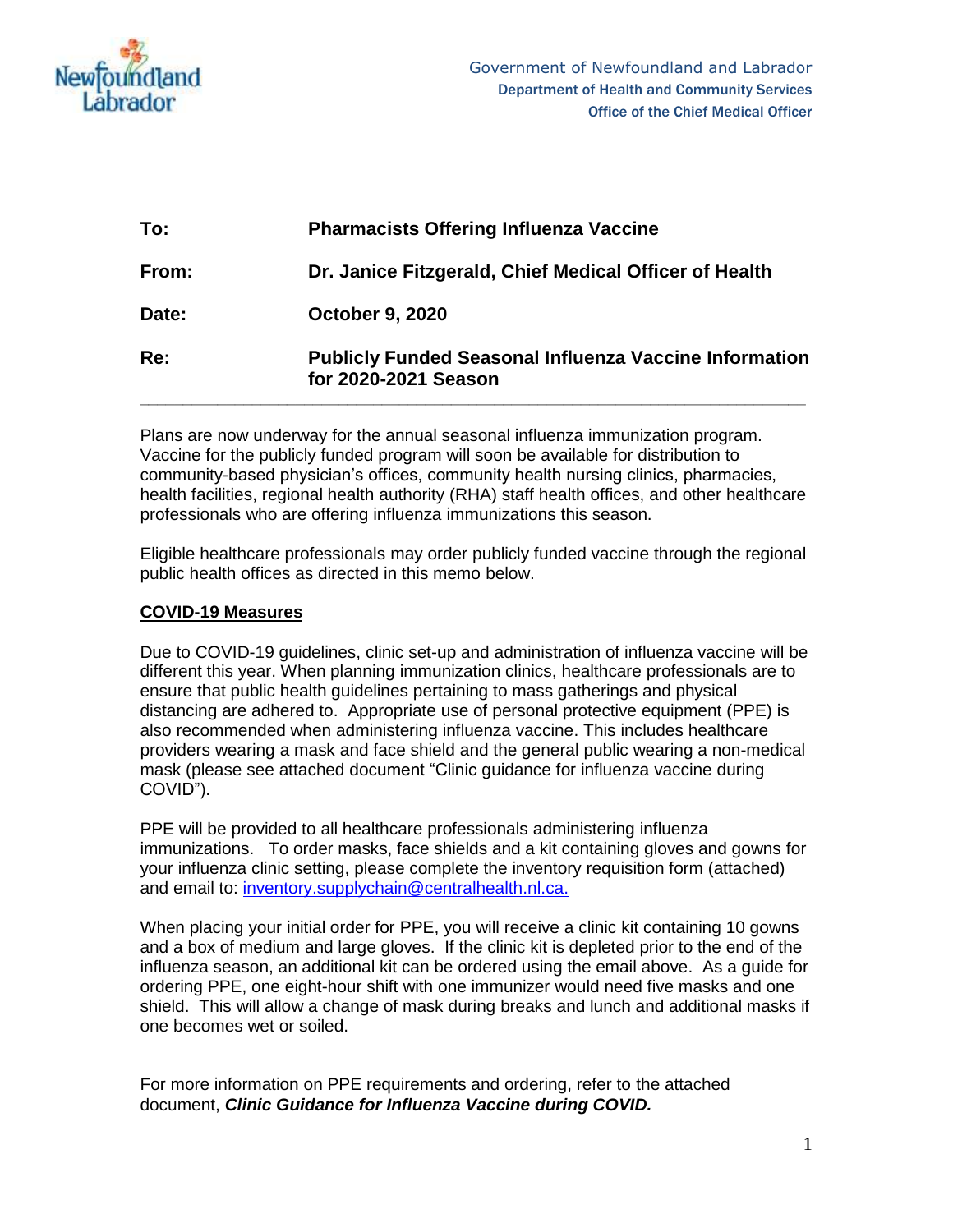

For the latest information on COVID-19 public health recommendations, please visit <https://www.gov.nl.ca/covid-19/>

### **Recommended Recipients for Seasonal Influenza Immunization**

The publicly funded seasonal influenza vaccine program provides influenza vaccine to **all individuals 6 months of age and older.** Emphasis should be placed on immunizing those who are at increased risk for complications from influenza, and individuals such as healthcare providers who are capable of transmitting influenza to those at high risk. Because reducing the burden of influenza is particularly important during the COVID-19 pandemic, the Newfoundland and Labrador vaccination coverage goal this season is 85% of the population.

**Please refer to the appropriate influenza vaccine product monographs to note product-specific age indications, precautions and contraindications. Product monographs must be reviewed prior to administering any vaccine.** 

### **Vaccine Products for 2020-2021**

#### **Quadrivalent Influenza Vaccines (QIV)**

**1. Fluzone,** an inactivated vaccine, is the main product supplied by the Department of Health and Community Services (DHCS). It is available in multi-dose vials containing 10 doses per vial. A limited supply of pre-filled syringes will also be available. Fluzone is administered by intramuscular (IM) injection for all persons aged six months and older.

Fluzone product monograph: <http://products.sanofi.ca/en/fluzone-qiv.pdf>

DIN # 02432730 (mdv) DIN # 2420643 (pfs)

**2. FluLaval**, an inactivated vaccine, will also be supplied by the DHCS this season. It is available in multi-dose vials containing 10 doses per vial. FluLaval is administered by IM injection for all persons aged six months and older.

FluLaval product monograph: [https://pdf.hres.ca/dpd\\_pm/00057996.PDF](https://pdf.hres.ca/dpd_pm/00057996.PDF)

DIN # 2420783

### **Trivalent Influenza Vaccine (TIV)**

**3. Fluzone High-Dose,** an inactivated vaccine, will be offered only to residents of Long Term Care and Personal Care Homes who are 65 years of age and older.

Fluzone High-Dose product monograph: <http://products.sanofi.ca/en/fluzone-hd.pdf>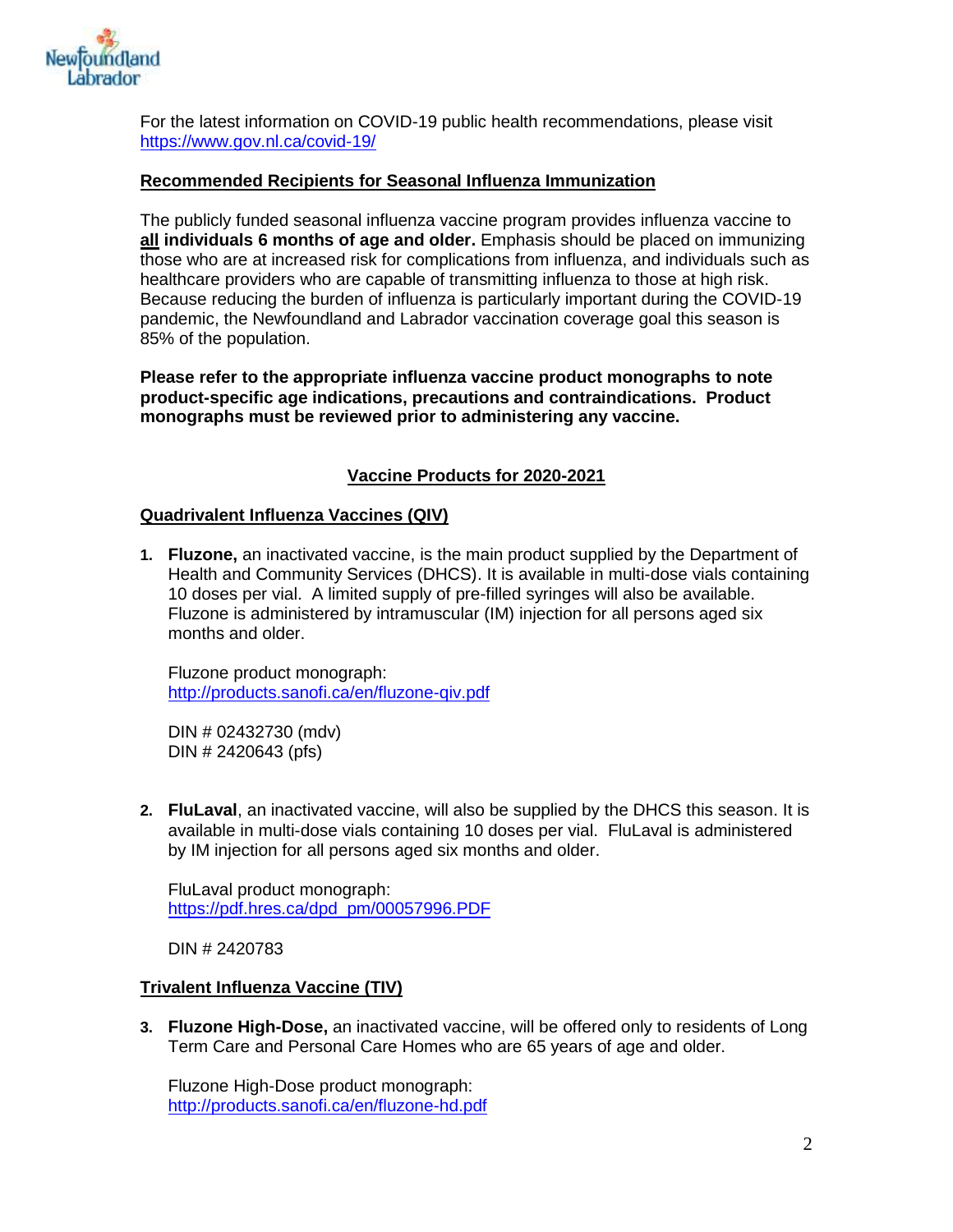

## **Administration of Influenza Vaccine to Egg Allergic Individuals:**

The National Advisory Committee on Immunization (NACI) has concluded that egg allergic individuals may be vaccinated against influenza using inactivated TIV or QIV, without prior influenza vaccine skin test and with the full dose, irrespective of a past severe reaction to egg and without any particular consideration, including immunization setting.

## **Immunization of Children**

Children 6 months and older to less than 9 years of age receiving influenza vaccine for the first time are recommended to receive two doses of vaccine spaced at least four weeks apart. Children 6 months and older to less than 9 years of age who have been vaccinated with one or more doses of seasonal influenza vaccine in the past should receive one dose of influenza vaccine per season thereafter.

## **Post Immunization Observation Period**

The National Advisory Committee on Immunization (NACI) has developed an advisory statement of recommendations for the duration of post-vaccination observation period for influenza vaccination during COVID-19 pandemic. For more information, visit: [https://www.pharmacists.ca/cpha-ca/assets/File/education-practice-resources/Flu-NACI-](https://www.pharmacists.ca/cpha-ca/assets/File/education-practice-resources/Flu-NACI-Post-VaccinationObservation-AdvanceCopy_EN.pdf)[Post-VaccinationObservation-AdvanceCopy\\_EN.pdf](https://www.pharmacists.ca/cpha-ca/assets/File/education-practice-resources/Flu-NACI-Post-VaccinationObservation-AdvanceCopy_EN.pdf)

## **Adverse Events Following Immunization**

All Adverse Events Following Immunization (AEFIs) are to be reported to the Regional Medical Officer of Health. For details please refer to: <https://www.gov.nl.ca/hcs/files/publichealth-cdc-s1-routine-guidlns-schedules.pdf>

AEFI form: [https://www.canada.ca/content/dam/phac-aspc/documents/services/immunization/aefi](https://www.canada.ca/content/dam/phac-aspc/documents/services/immunization/aefi-form-july23-2020-eng.pdf)[form-july23-2020-eng.pdf](https://www.canada.ca/content/dam/phac-aspc/documents/services/immunization/aefi-form-july23-2020-eng.pdf)

## **Vaccine Ordering Process**

The distribution and supply of vaccine will be monitored very closely through the regional health authority (RHA). Physicians and pharmacists are expected to order a one-month supply as their initial order. To prevent waste, it is imperative that healthcare providers adhere to this recommendation and do not overstock vaccine.

Please contact Communicable Disease Control staff in the following areas to arrange for an order of influenza vaccine: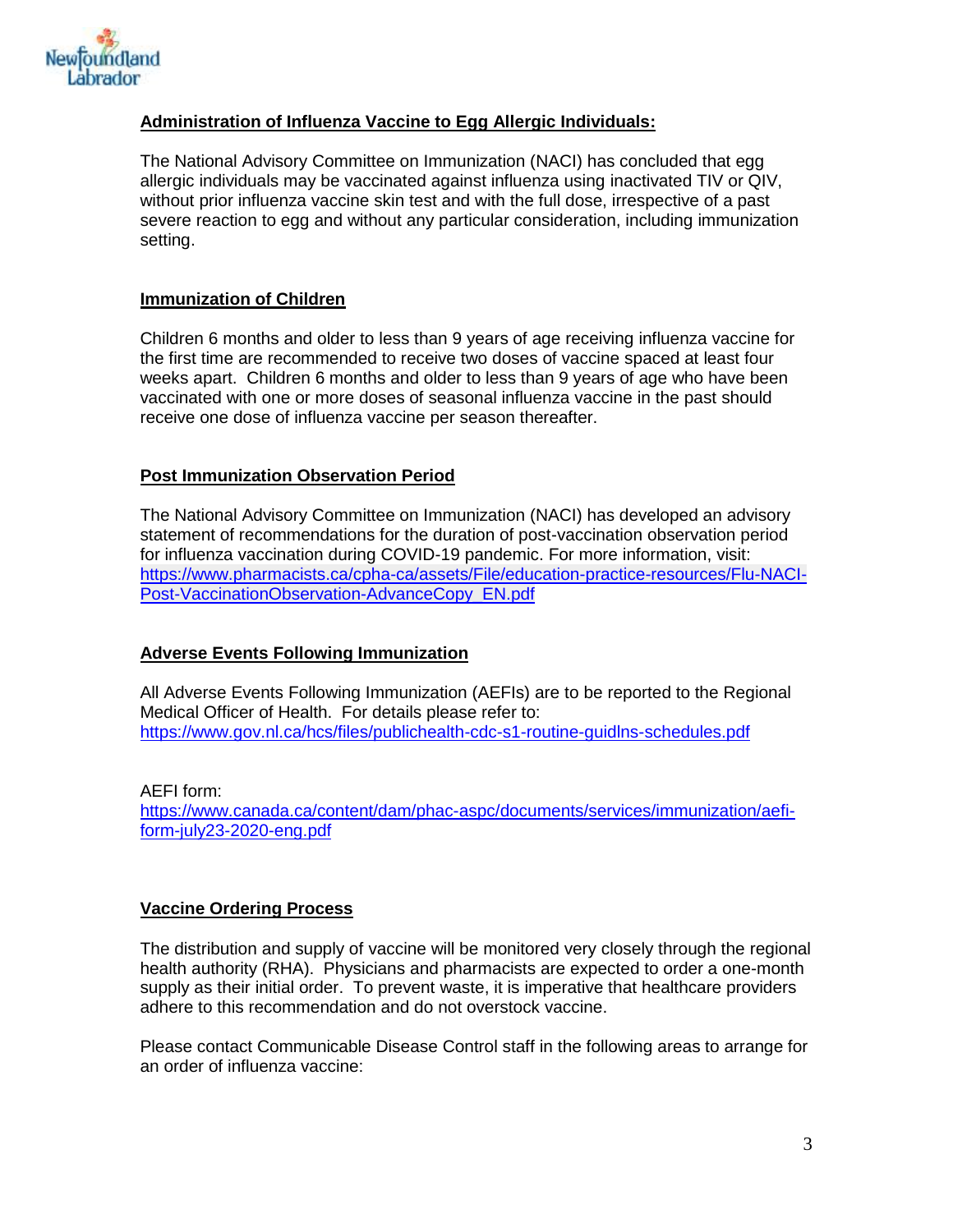

| <b>EASTERN HEALTH</b>           |                               |  |  |  |  |
|---------------------------------|-------------------------------|--|--|--|--|
| <b>Mount Pearl Square</b>       | <b>Holyrood Vaccine Depot</b> |  |  |  |  |
| Vaccine Depot                   | Telephone: 229-1572           |  |  |  |  |
| Telephone: 752-4886             | Fax: 229-1589                 |  |  |  |  |
| Fax: 752-4873                   |                               |  |  |  |  |
| <b>CENTRAL HEALTH</b>           |                               |  |  |  |  |
| Telephone: 292-8881             |                               |  |  |  |  |
| Fax: 651-6483                   |                               |  |  |  |  |
| <b>WESTERN HEALTH</b>           |                               |  |  |  |  |
| Telephone: 784-5417             |                               |  |  |  |  |
| Fax: 637-5160                   |                               |  |  |  |  |
| <b>LABRADOR-GRENFELL HEALTH</b> |                               |  |  |  |  |
| Telephone: 454-0375             |                               |  |  |  |  |
| Fax: 454-4978                   |                               |  |  |  |  |

Influenza vaccine must be ordered using the *Influenza Vaccine Order Form* (attached). Fax the order form to the Communicable Disease Control Office in your region (as per contact information above). The appropriate regional office will advise when your vaccine is ready for pick-up.

## **Vaccine Storage and Cold Chain Monitoring**

Vaccine temperature must be maintained between  $2^{\circ}$ C to  $8^{\circ}$ C at all times. Vaccine viability may be compromised if not stored properly. Insulated coolers and sufficient supply of ice packs will be required when picking up vaccine. Vaccine will not be released without proper cooling containers for transportation to clinics.

Vaccine must be stored properly in the clinic environment to ensure it remains at the appropriate temperature. Please see the attached document, *Influenza Vaccine Storage and Handing Factsheet* for detailed storage guidelines. You can also visit section 7.3 of the NL Immunization Manual:

**[https://www.gov.nl.ca/hcs/files/publichealth-cdc-im-section7-biological](https://www.gov.nl.ca/hcs/files/publichealth-cdc-im-section7-biological-products.pdf)[products.pdf](https://www.gov.nl.ca/hcs/files/publichealth-cdc-im-section7-biological-products.pdf)**

### **Influenza Administration Data Entry**

Healthcare providers have a responsibility to ensure proper documentation of influenza vaccine administration. The expectation for this season is that immunizations be documented as record level data.

For pharmacists, A dispense must be recorded on the patient's medication profile in the Pharmacy Network for all flu immunizations administered using the actual DIN of the product dispensed. Each immunization administration should also be recorded in the Pharmacy Network, which is to include the date of planned next dose if administering to a child under 9 receiving the flu vaccine for the first time. If you have any questions on how to properly record an immunization administration, please contact the Service Desk at NLCHI to speak to a member of the Pharmacy Team.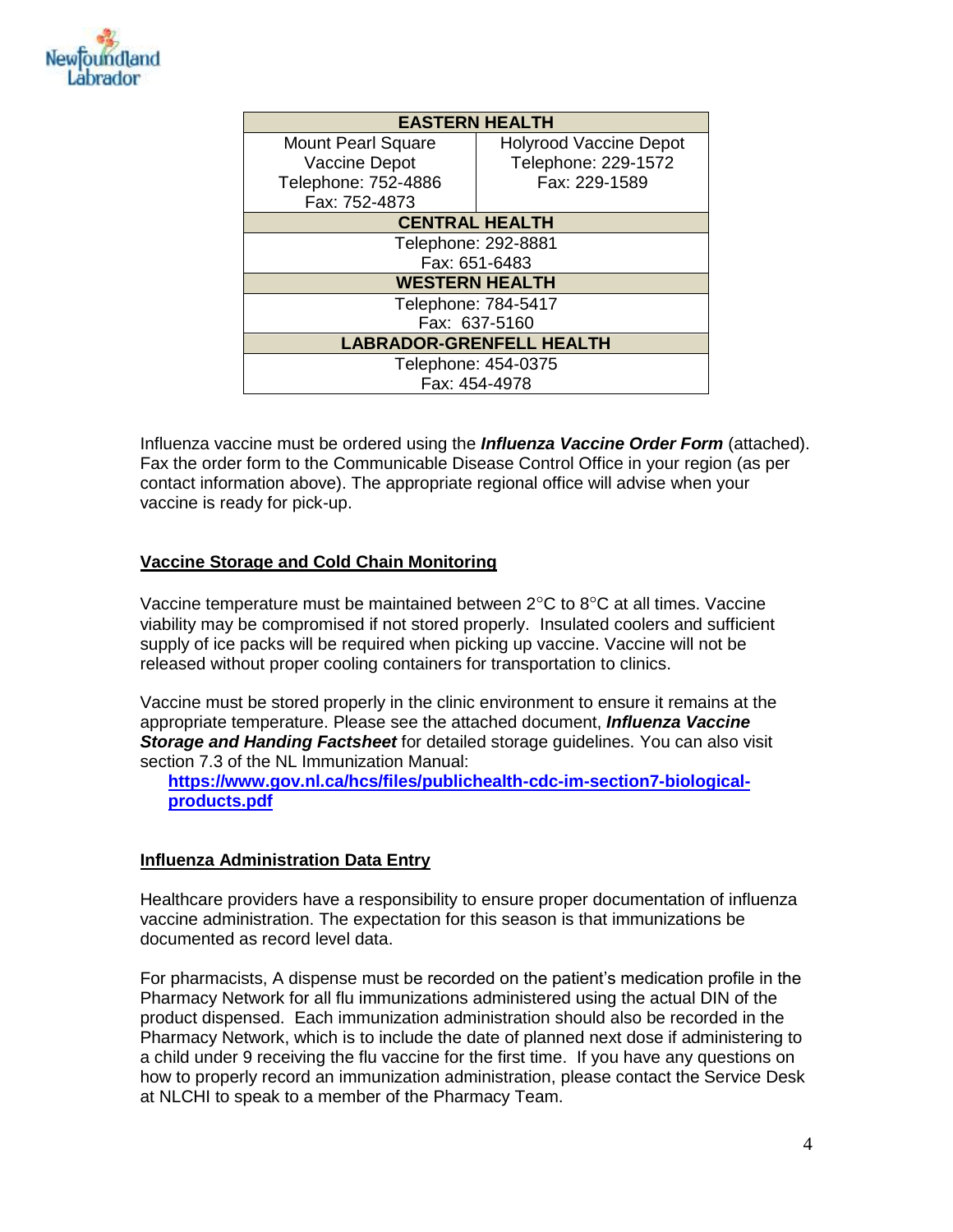

# **Influenza immunization is recommended for all individuals 6 months of age and older and particularly for these high risk groups:**

**People at high risk of influenza-related complications or hospitalization:**

#### **All pregnant women.**

- Adults and children with the following chronic health conditions:
	- o cardiac or pulmonary disorders (including bronchopulmonary dysplasia, cystic fibrosis & asthma);
	- o diabetes mellitus and other metabolic diseases;
	- $\circ$  cancer, immune compromising conditions (due to underlying disease and/or therapy);
	- o renal disease;
	- o anemia or hemoglobinopathy;
	- o neurologic or neurodevelopment conditions;
	- o morbid obesity (BMI ≥40);
	- $\circ$  children and adolescents (age 6 months to 18 years) undergoing long periods with acetylsalicylic acid, because of the potential increase of Reye's syndrome associated with influenza.
- People of any age who are residents of nursing homes and other chronic care facilities.
- People  $\geq 65$  years of age.
- All children 6 to 59 months of age (< 5 years of age).
- Indigenous Peoples.

### **People capable of transmitting influenza to those at high risk:**

- Health care and other care providers in facilities and community settings who, through their activities, are capable of transmitting influenza to those at high risk of influenza complications.
- Household contacts (adults and children) of individuals at high risk of influenza-related complications (whether or not the individual at high risk has been immunized):
	- $\circ$  household contacts of individuals at high risk, as listed in the section above;
	- $\circ$  household contacts of infants  $\lt 6$  months of age as these infants are at high risk of complications from influenza but cannot receive influenza vaccine; and
	- $\circ$  members of a household expecting a newborn during the influenza season.
- Those providing regular child care to children ≤ 59 months of age, whether in or out of the home.
- Those who provide services within closed or relatively closed settings to persons at high risk (e.g., crew on a ship).

#### **Others:**

- People who provide essential community services.
- People in direct contact with avian influenza- infected poultry during culling operations.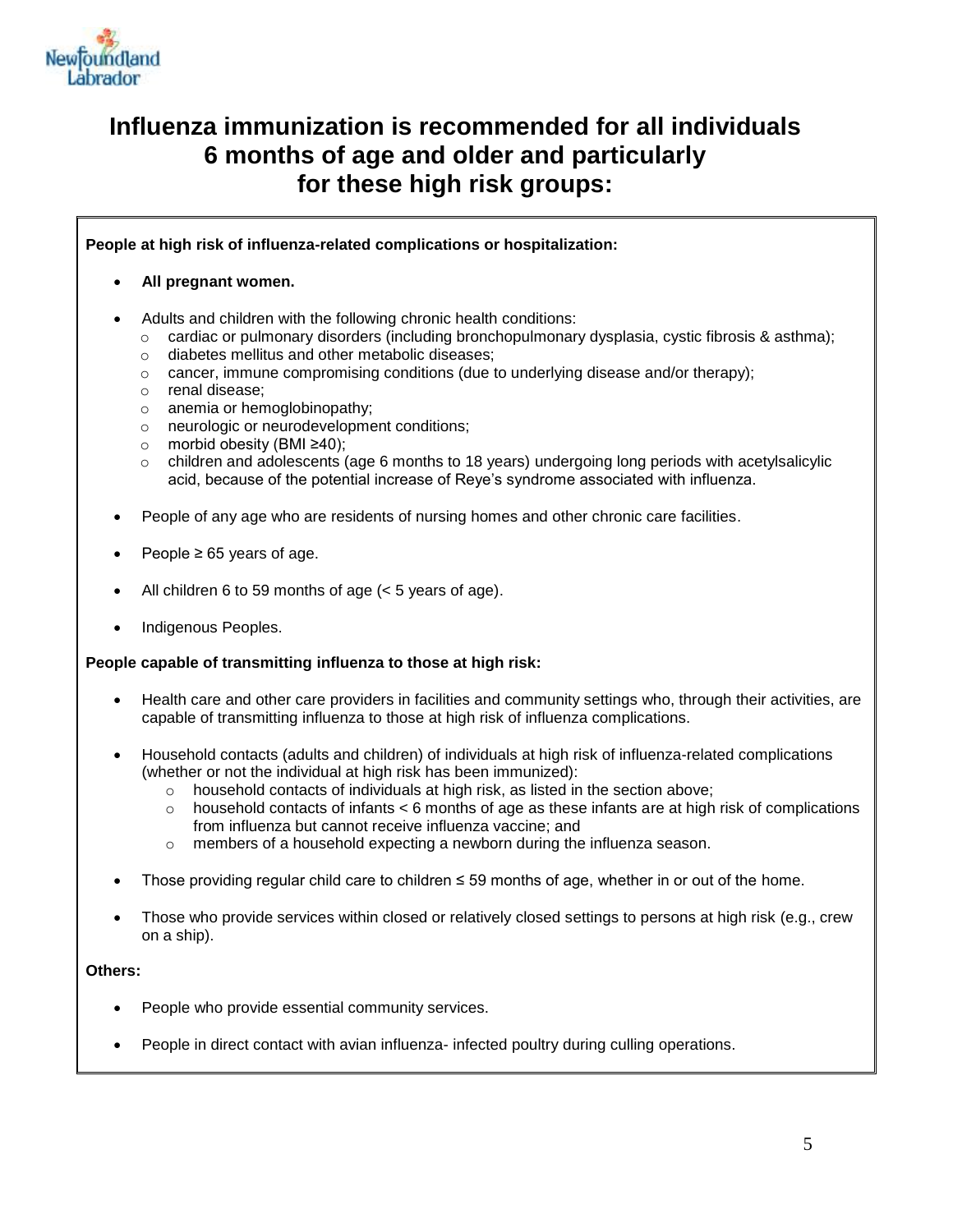

# **References & Resources:**

Department of Health & Community Services Provincial Website: <https://www.gov.nl.ca/hcs/publichealth/>

National Advisory Committee on Immunization (NACI).*Statement on Seasonal Influenza Vaccine for 2020-2021:*

[https://www.canada.ca/en/public-health/services/publications/vaccines-immunization/canadian](https://www.canada.ca/en/public-health/services/publications/vaccines-immunization/canadian-immunization-guide-statement-seasonal-influenza-vaccine-2020-2021.html)[immunization-guide-statement-seasonal-influenza-vaccine-2020-2021.html](https://www.canada.ca/en/public-health/services/publications/vaccines-immunization/canadian-immunization-guide-statement-seasonal-influenza-vaccine-2020-2021.html)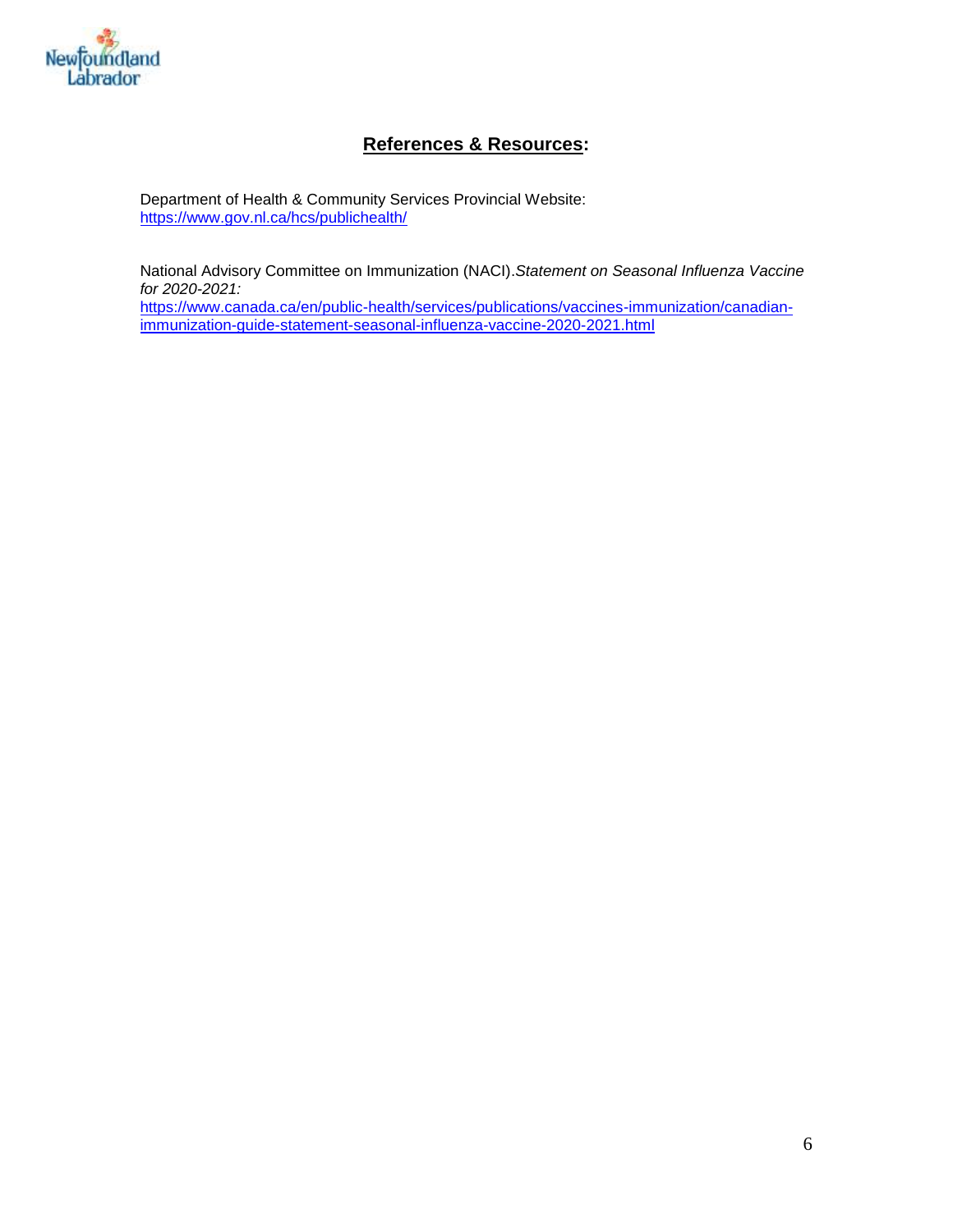

## **INFLUENZA VACCINE ORDER FORM**

\_\_\_\_\_\_\_\_\_\_\_\_\_\_\_\_\_\_\_\_\_\_\_\_\_\_\_\_\_\_\_\_\_\_\_\_\_\_\_\_\_\_\_\_\_\_\_\_\_\_\_\_\_\_\_\_\_\_\_\_\_\_\_\_\_\_\_\_\_\_\_\_\_\_\_\_\_

**Healthcare Provider ordering influenza vaccine:** \_\_\_\_\_\_\_\_\_\_\_\_\_\_\_\_\_\_\_\_\_\_\_\_\_\_\_\_\_\_\_\_\_\_\_\_

**Healthcare Provider address:**

**Healthcare Provider Telephone:** \_\_\_\_\_\_\_\_\_\_\_\_\_\_\_\_\_\_\_\_\_\_\_

**Date:** \_\_\_\_\_\_\_\_\_\_\_\_\_\_\_\_\_\_\_\_\_\_\_\_\_\_\_\_\_\_\_\_

| <b>Product</b>       | Administration | <b>Specific</b><br>age group | # of Doses<br>required | <b>Product</b><br>provided by RHA | # of Doses<br>sent from<br><b>RHA</b> |
|----------------------|----------------|------------------------------|------------------------|-----------------------------------|---------------------------------------|
| Influenza<br>Vaccine | Injection      | 6 months<br>and over         |                        |                                   |                                       |

| <b>EASTERN HEALTH</b>            |                               |  |  |  |
|----------------------------------|-------------------------------|--|--|--|
| Mount Pearl Square Vaccine       | <b>Holyrood Vaccine Depot</b> |  |  |  |
| Depot                            | Telephone: 229-1572           |  |  |  |
| Telephone: 752-4886              | Fax: 229-1589                 |  |  |  |
| Fax: 752-4873                    |                               |  |  |  |
| <b>CENTRAL HEALTH</b>            |                               |  |  |  |
| Telephone: 292-8881              |                               |  |  |  |
| Fax: 651-6483                    |                               |  |  |  |
| <b>WESTERN HEALTH</b>            |                               |  |  |  |
| Telephone: 784-5417              |                               |  |  |  |
| Fax: 637-5160                    |                               |  |  |  |
| <b>LABRADOR- GRENFELL HEALTH</b> |                               |  |  |  |
| Telephone: 454-0375              |                               |  |  |  |
| Fax: 454-4978                    |                               |  |  |  |

**For RHA Vaccine Depot Completion:**

**Date Order Received:**\_\_\_\_\_\_\_\_\_\_\_\_\_\_\_\_\_\_ **Date Order Sent from RHA:**\_\_\_\_\_\_\_\_\_\_\_\_\_\_\_\_\_